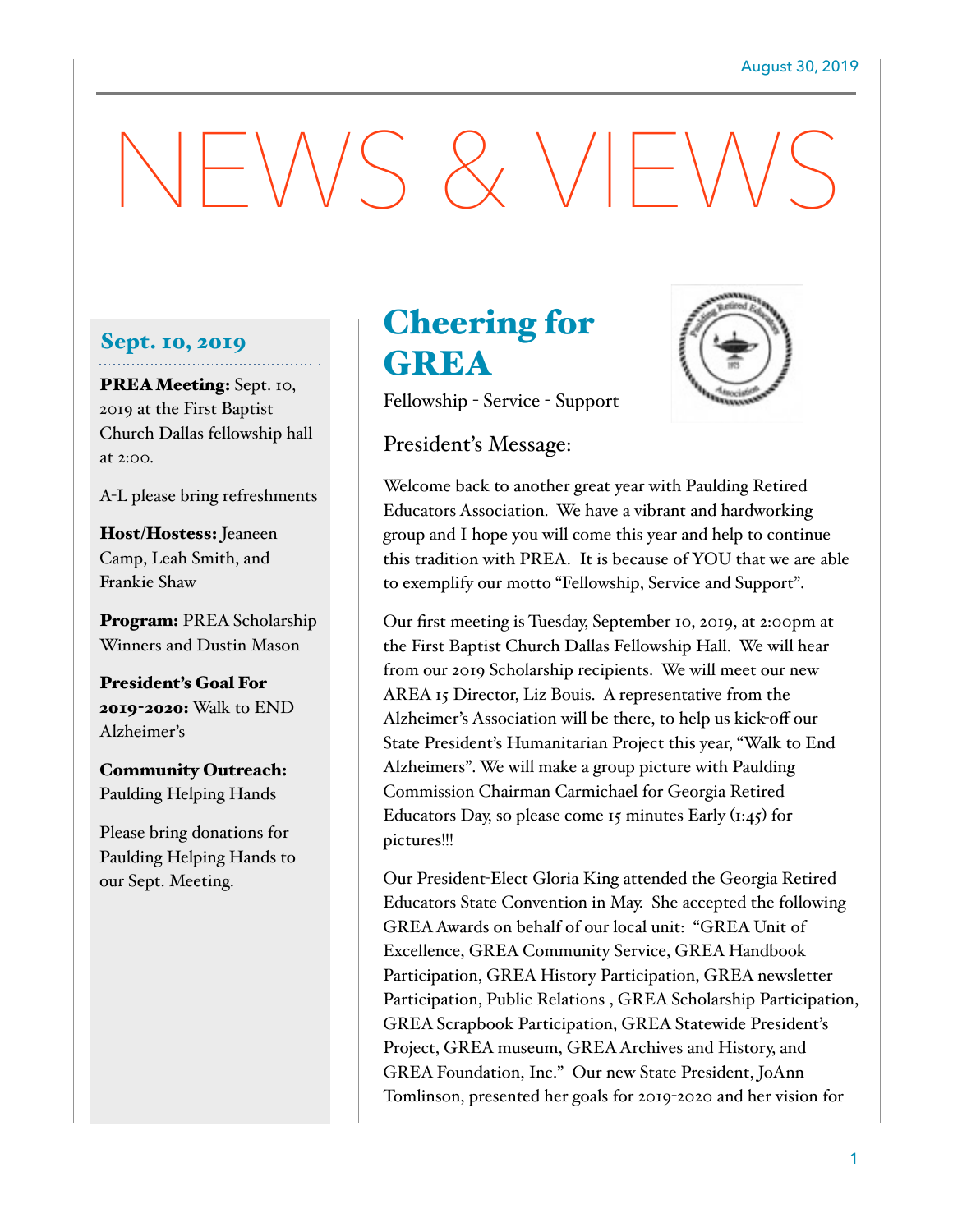## Please Remember:

## Below is a list of items needed for Helping Hands:

Peanut Butter and Jelly Mac & Cheese Pancake Mix and Syrup Sugar Flour Oatmeal Canned Fruit Toilet Paper and Paper Towels Adult/Infant Diapers

## Pleases pick-up your new Handbook at the Sept. 10, 2019 meeting!

Please donate to the PREA Scholarship Fund to help other teachers continue their work in Educating the students of Paulding County!

PREA Walk to END Alzheimer's Oct. 19, 2019 at the Paulding County Senior Center! Please Come and Bring a Friend!

GREA with her motto"CHEERING FOR GREA"! She is proud of our State Organization and feels we should all be cheerleaders for GREA! Increasing membership in GREA and each local unit is a major goal for JoAnn.

Please continue to support our Scholarship program with your donations, maybe in honor or or in memory of someone special to you.

I look forward to working with everyone this year. Come to the meetings, and bring a new member with you, to help make PREA even stronger as we work within our unit and our community. To assist you, we will provide "News & Views" and a reminder phone call prior to each meeting!

#### SEE YOU SEPTEMBER 10th

Remember: Come early for the pictures! Bring snack food if your last name begins with A-L.

Barbara Cohran 770-445-3006 babscc@gmail.com





2019-2020 PREA **Officers**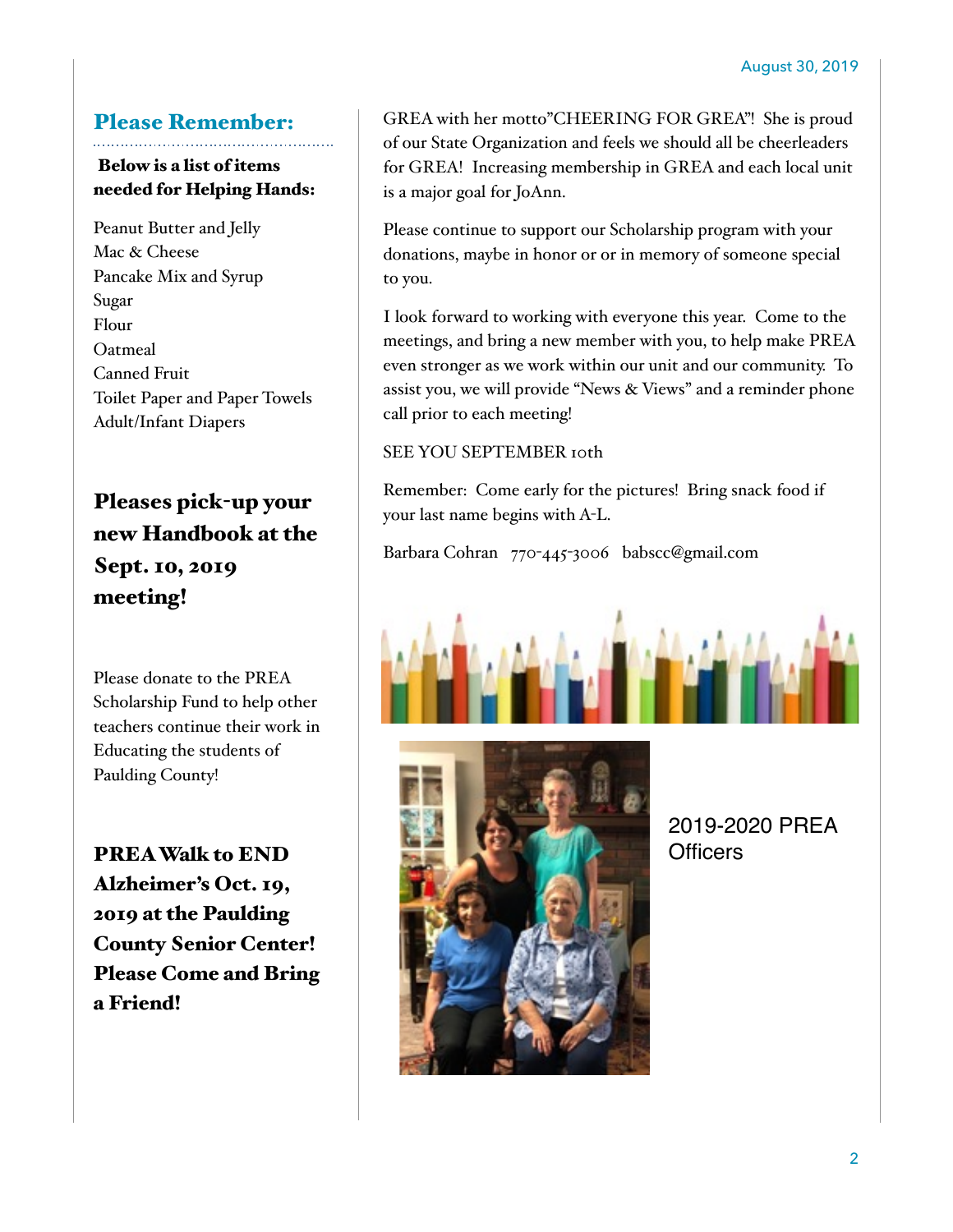## **Cheering For GREA**

GREA State President JoAnn Tomlinson's goals:

\*Increase membership by 2,600.

\*Encourage each unit to purchase two bricks for the museum.

\*Encourage each Area Director to strive for 40% or more of their units to receive the Unit of Distinction Award.

\*Encourage each Area Director to strive for 50% or more of their unit to receive the unit of Excellence Award.

\*Encourage each unit to give \$250 or more to the "Cheering for GREA" Humanitarian Project Alzheimer's Organization.

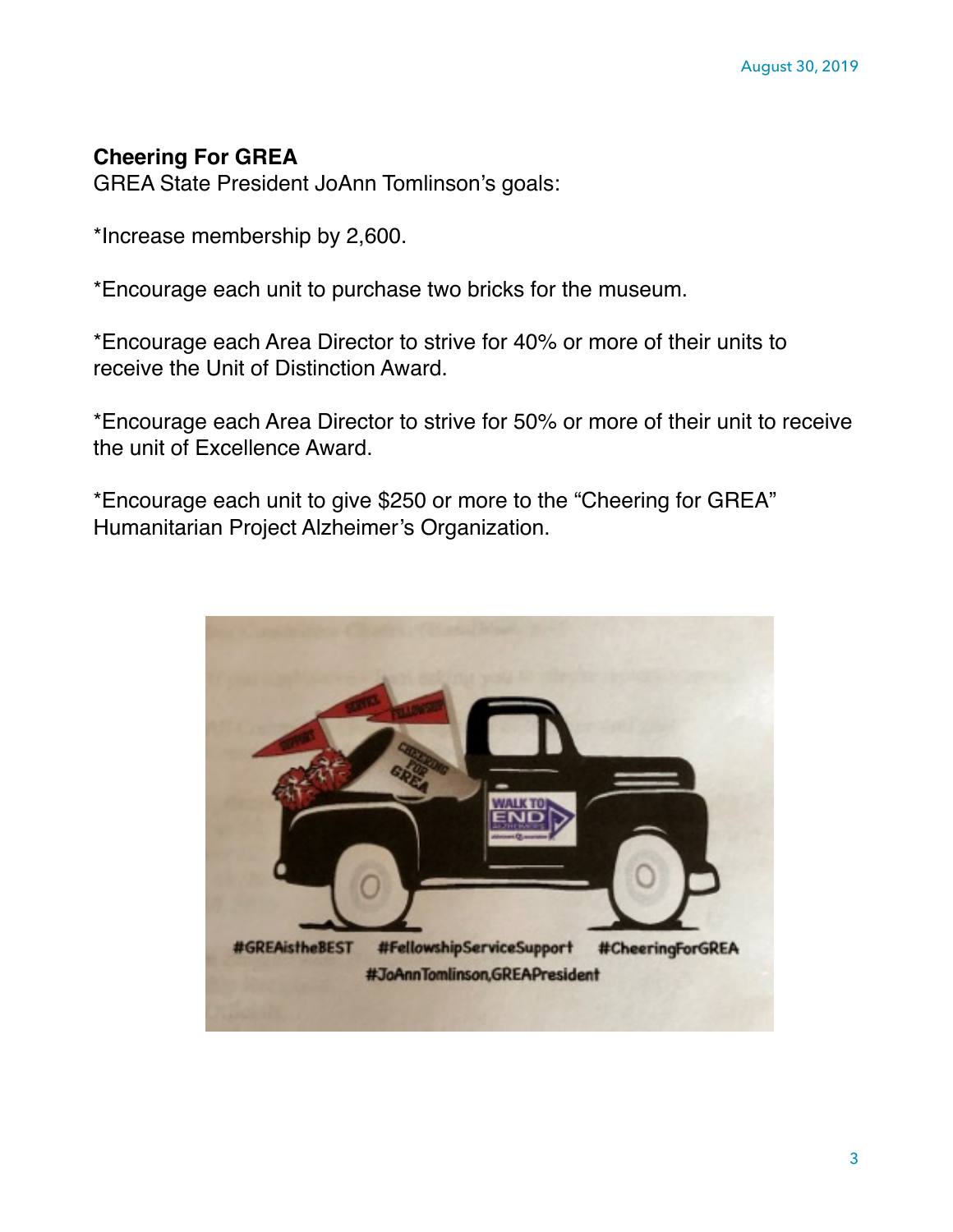## **PREA Walk and Donation Day:**

The Paulding Retired Educators Association sponsored WALK TO END ALZHEIMER'S will be **Oct. 19, 2019** at the **Paulding County Senior Center** at **10:00 am**. Invite those you think might be interested and **Bring a friend**! Hope to see everyone!





Above: GREA President JoAnn Tomlinson and GREA President-Elect Henrietta Gray

Above: Your PREA officers with State GREA leaders

Below: Photos from the May Celebration with the 2018 retirees: